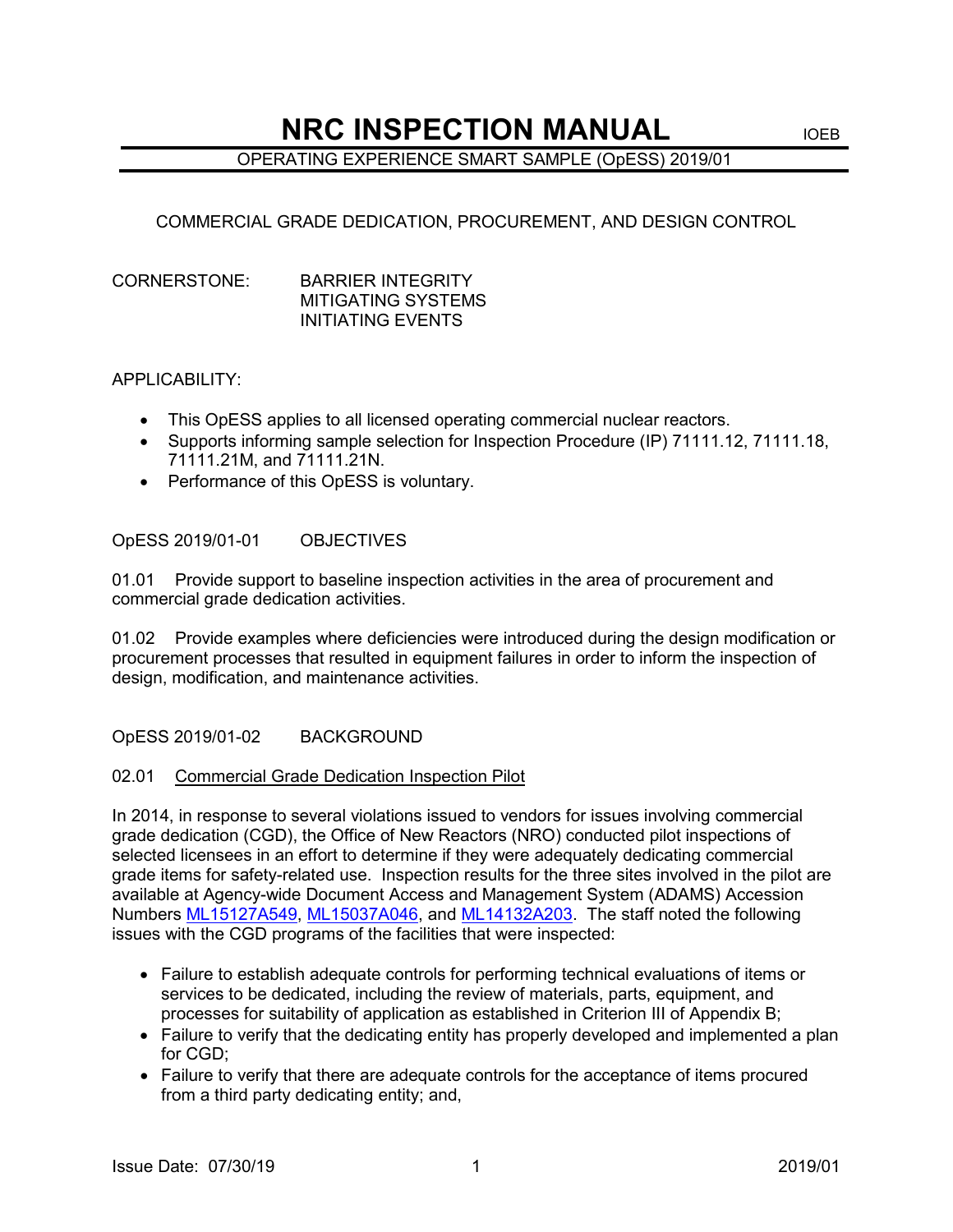• Failure to appropriately identify critical characteristics (e.g., seismic and environmental qualification).

### 02.02 Issues Introduced Through Procurement and Design Modifications

Operating experience staff recently identified several examples of failures attributed to deficiencies introduced through procurement and dedication activities over the past five years. Many of these deficiencies were introduced as part of design modification activities and resulted in violations of Appendix B to 10 CFR Part 50, "Quality Assurance Criteria for Nuclear Power Plants and Fuel Reprocessing Plants" and Technical Specifications. These events show that many of the issues that were identified during the CGD inspection pilot described above continue to occur. Many of the events involved inadequate assumptions that introduced new failure modes. These events are described in more detail in sections 04.03, "Generic Communications" and 04.04 "Examples of previous inspection findings" below.

Some of the issues operating experience staff identified from analysis of these events include:

- Failure to verify the suitability of replacement parts
	- o failure to perform seismic testing or provide a justification for continued qualification, such as a similarity analysis, when replacing obsolete breakers
	- o unexpected failure or behavior of equipment as a result of unused features (e.g., thermal overloads, jumpers, pump ports, grounding straps)
- Failure to identify or properly document design requirements
	- o failure to identify critical characteristics<br>
	a lack of appropriate definitions or quidance
	- lack of appropriate definitions or guidance for technical evaluations
- Inadequate qualification/testing
	- $\circ$  testing does not mimic actual configuration<br> $\circ$  differences between testing configuration a
	- differences between testing configuration and actual configuration are not analyzed to ensure testing configuration bounds expected conditions
- Inadequate oversight/overreliance on outside organizations contracted to perform design, manufacturing, testing, qualification, reverse engineering, etc.
	- $\circ$  incorrect components installed<br> $\circ$  inadequate verification that ser
	- o inadequate verification that services were performed as specified equivalency evaluations with inadequate technical iustifications for
	- equivalency evaluations with inadequate technical justifications for differences from original equipment
	- o inadequate assumptions made to designate a component as a like-for-like replacement
- Failure to properly dedicate commercial grade items
	- o improper documentation or control of components' design and manufacturing processes
- Inadequate inspection/testing to verify items conform to specifications
	- o Failure to inspect test or fabrication records<br>
	o inadequate inspection or checks to identify o
	- inadequate inspection or checks to identify design changes in procured items
	- o incorrect parts used
	- o failure to perform testing or verify adequacy of testing procedures
	- o inadequate receipt inspections
- Failure to perform and document evaluation of non-conforming conditions
- Inadequate segregation of items identified as non-conforming (e.g. exceeding shelf life, failing to conform to testing requirements etc.)
- Failure to properly classify procured items commensurate with safety impact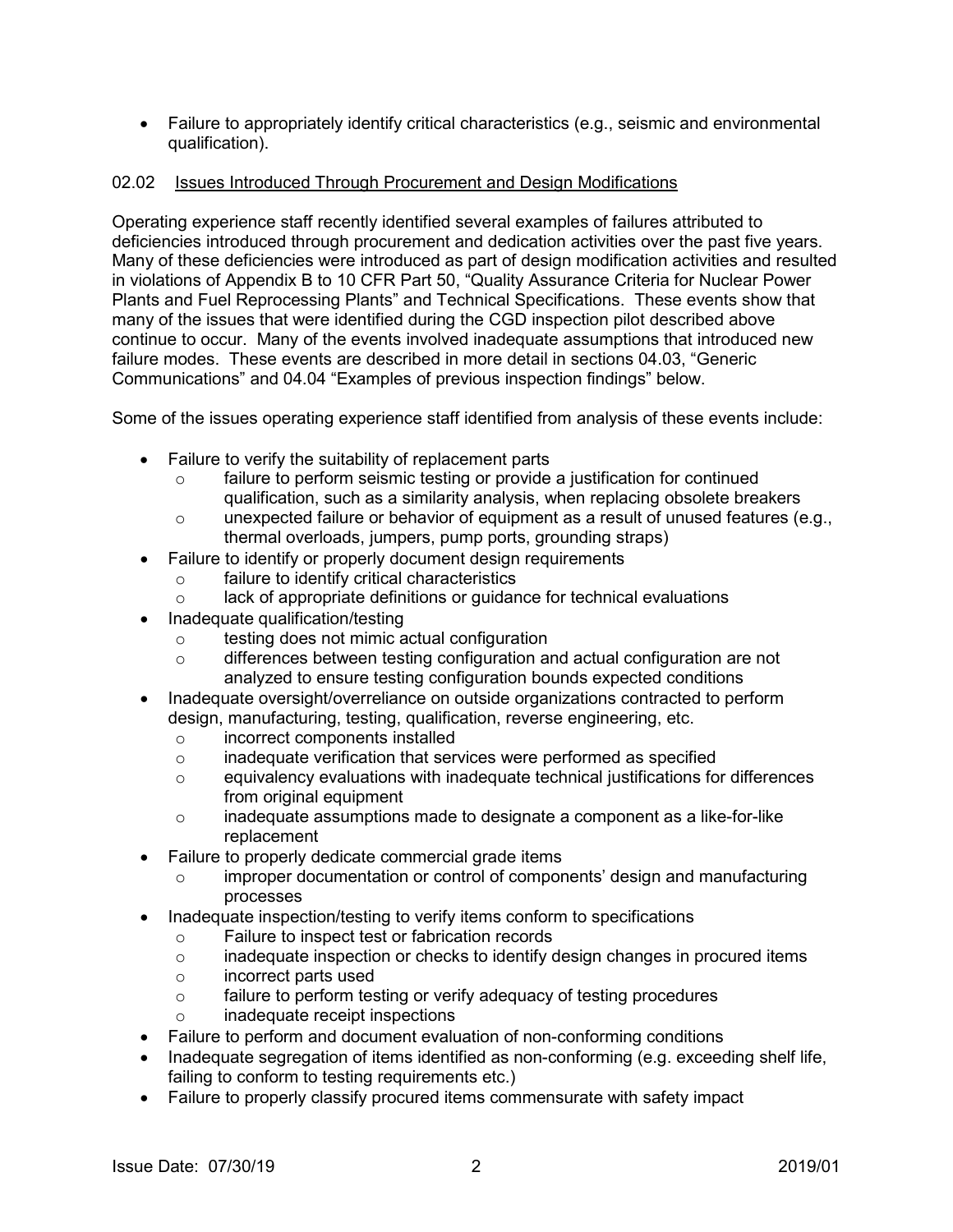- Failure to take appropriate corrective actions for identified deficiencies
- Inadequate extent of condition evaluation when deficiencies are identified

#### OpESS 2019/01-03 INSPECTION GUIDANCE

The following inspection guidance may be applied as appropriate to support baseline inspection activities. Inspector judgment should be used when determining the extent to which this OpESS should be used to inform inspection activities under the applicable baseline IPs. Additional information can be found in the references. IP 43004, "Inspection of Commercial-Grade Dedication Programs" provides further detail on inspecting CGD.

#### 03.01 Maintenance Effectiveness

The recommended inspection activity described below supports IP 71111.12, "Maintenance Effectiveness."

Review a maintenance activity where the licensee is replacing electrical or electronic components such as relays, breakers, or circuit cards with a like-for-like or equivalent component. [Supports IP 71111.12, Section 02.02a]

- 1. Verify that there are adequate measures for the acceptance of procured items, including receipt inspections.
- 2. Verify that there are adequate measures for ensuring that the replacement component can perform the same functions as the original component.
	- Relying on the model or part number or external physical appearance may not be enough to ensure that functionality remains unchanged, or a different mode of failure was not inadvertently introduced. Like-for-like replacement is described in further detail in IP 43004, "Inspection of Commercial Grade Dedication Programs," Section 03.01b. In general, like-for-like may be applicable when the replacement item was purchased from the same vendor (successor companies may be accepted), provided all design, materials, and manufacturing processes are kept the same, or the replacement item was purchased at the same time and from the same vendor as the item it is replacing.
- 3. For items that are not like-for-like replacements, review the licensee's equivalency evaluation. This evaluation should evaluate any changes in design, material, manufacturing process, safety, form, fit, function or interchangeability that could impact the alternate replacement item's ability to function under all design conditions.
	- Note that equivalency evaluations should not be used as the sole basis to accept a commercial grade item for safety-related use. The item must still undergo dedication.
- 4. Review maintenance documentation accounts for configuration control and wiring, as well as unused features such as jumpers, thermal overloads, and grounding straps.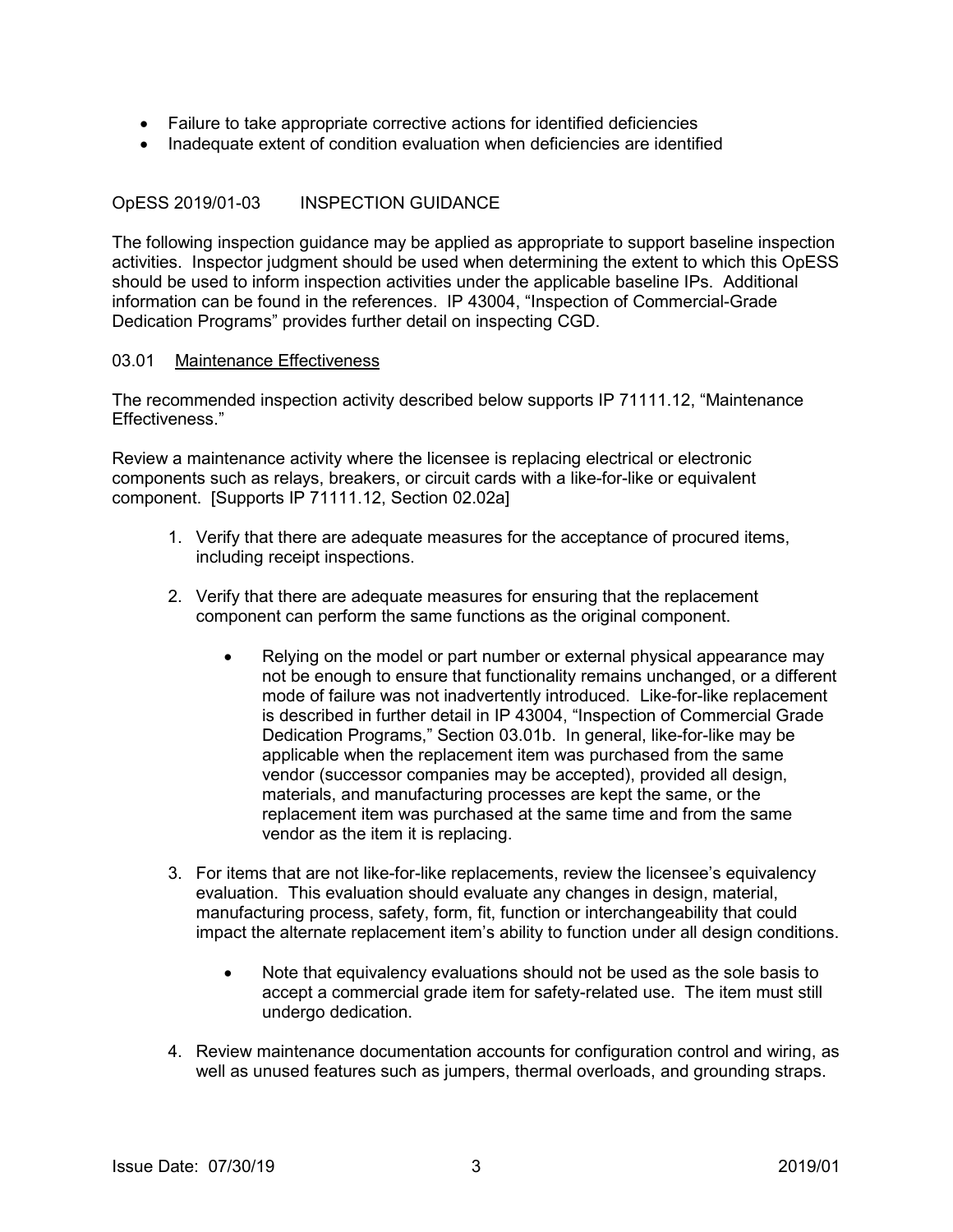#### 03.02 Plant Modifications

The recommended inspection activity described below supports IPs 71111.18, "Plant Modifications," 71111.21M, "Design Bases Assurance Inspection (Teams)," and 71111.21N, "Design Bases Assurance Inspection (Programs)."

Review a plant modification involving electrical or electronic components such as relays, breakers, or circuit cards that are to be dedicated or reverse engineered. Consider reviewing plant modifications involving replacement of obsolete components with dedicated or reverse engineered items. Note that the dedication may be done by a licensee, a third party, or a combination of the two. [Supports IP 71111.18, Section 03.02a, IP 71111.21M Section 02.03, and IP 71111.21N, Section 03.02]

- 1. Verify that the dedicating entity has properly developed and implemented a plan for the CGD.
- 2. Verify that there are adequate controls for the acceptance of items procured from a commercial supplier.
- 3. For items procured from third party dedicating entities, review the related procurement documents to:
	- Verify that the licensee invoked 10 CFR Part 50 Appendix B and 10 CFR Part 21 requirements on the supplier.
	- Verify that the supplier is on the Approved Suppliers list with no limitations impacting the required work to dedicate the item in question.
	- Verify that the justification for adding the supplier to the Approved Suppliers List includes a valid audit that covers the scope of the dedication activities.
- 4. Verify that there are adequate controls for the acceptance of procured items that were dedicated by a third party:
	- Verify that the procurement documents specify adequate controls and acceptance methods for the dedicating entity.
	- Verify that the proper critical characteristics are identified.
	- Verify that receipt inspections adequately verify that the acceptance criteria are met for the dedicated item.
	- Verify that any restrictions to the use of the dedicated item are clearly documented upon receipt so that the item is only used in an application that is prescribed in the procurement documents.

### OpESS 2019/01-04 REFERENCES

These references may include pre-decisional information contained on NRC internal websites. Once the agency has formally evaluated an OpE issue and has determined that it meets the criteria for agency action, the NRC communicates the issue to the public and the industry through one or more appropriate methods (e.g., generic communication, rulemaking public comment periods, etc.).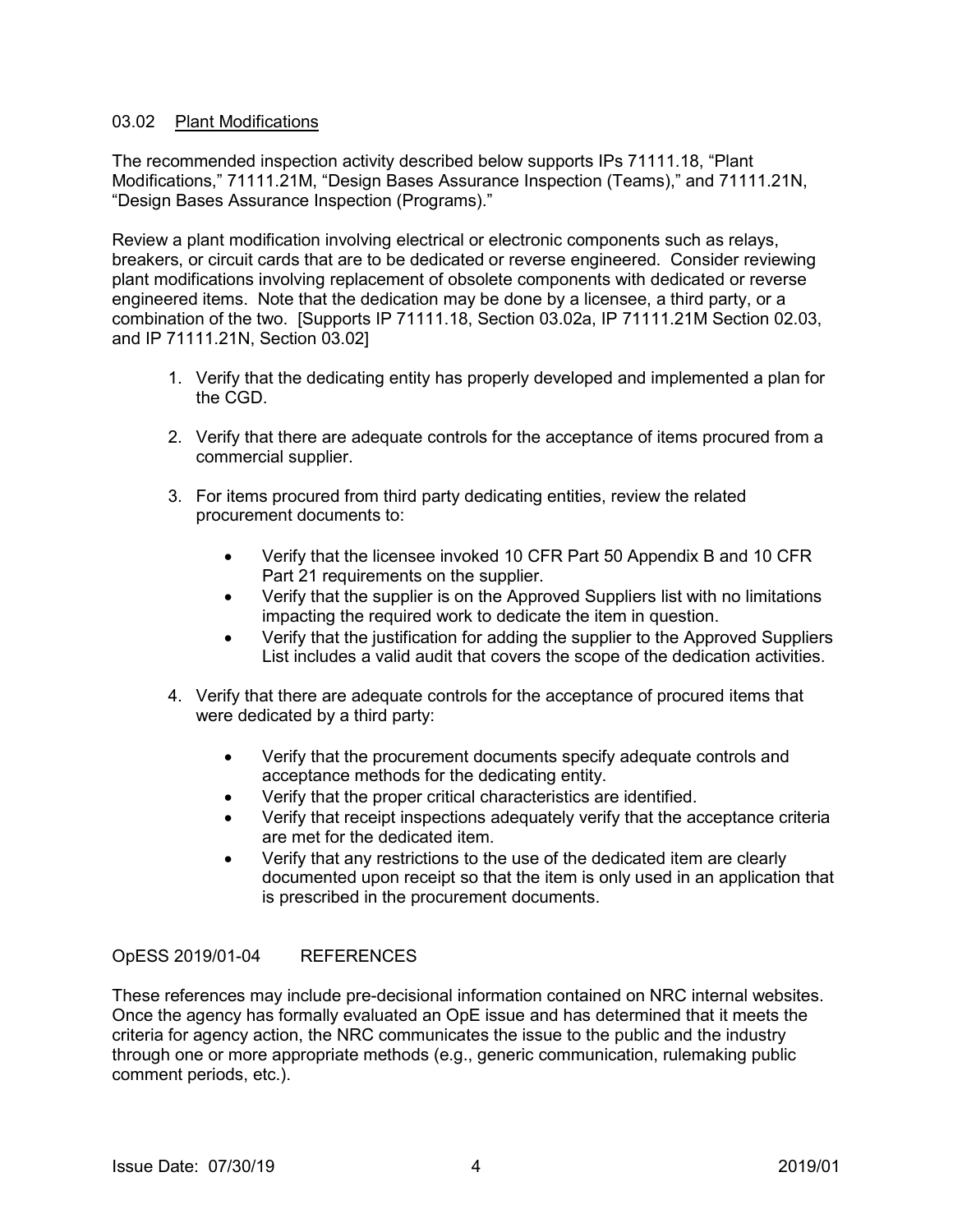#### 04.01 Applicable Regulations

[10 CFR Part 21,](https://www.nrc.gov/reading-rm/doc-collections/cfr/part021/full-text.html) "Reporting of Defects and Noncompliance"

[10 CFR Part 50, Appendix B,](https://www.nrc.gov/reading-rm/doc-collections/cfr/part050/part050-appb.html) "Quality Assurance Criteria for Nuclear Power Plants and Fuel Reprocessing Plants"

#### 04.02 Inspection Manual Chapters and Procedures

IP [43004,](https://www.nrc.gov/docs/ML1634/ML16344A092.pdf) "Inspection of Commercial-Grade Dedication Programs"

IP [71111.12,](https://www.nrc.gov/docs/ML1502/ML15023A102.pdf) "Maintenance Effectiveness"

IP [71111.18,](https://www.nrc.gov/docs/ML1817/ML18176A157.pdf) "Plant Modifications"

IP [71111.21M,](https://www.nrc.gov/docs/ML1634/ML16340B000.pdf) "Design Basis Assurance Inspection (Teams)"

IP [71111.21N,](https://www.nrc.gov/docs/ML1903/ML19036A556.pdf) "Design Basis Assurance Inspection (Program)"

#### 04.03 NRC Generic Communications

[Generic Letter 1989-02,](https://www.nrc.gov/reading-rm/doc-collections/gen-comm/gen-letters/1989/gl89002.html) "Actions to Improve the Detection of Counterfeit and Fraudulently Marketed Products"

[Generic Letter 1991-05,](https://www.nrc.gov/reading-rm/doc-collections/gen-comm/gen-letters/1991/gl91005.html) "Licensee Commercial-Grade Procurement and Dedication Programs"

[Information Notice 2016-01,](https://www.nrc.gov/docs/ML1529/ML15295A173.pdf) "Recent Issues Related to the Commercial Grade Dedication of Allen Bradley 700-RTC Relays"

[Information Notice 2016-09,](https://www.nrc.gov/docs/ML1607/ML16075A285.pdf) "Recent Issues Identified When Using Reverse Engineering Techniques in the Procurement of Safety-Related Components"

[Information Notice 2017-05,](https://www.nrc.gov/docs/ML1731/ML17311A081.pdf) Revision 1, "Potential Binding of Schneider Electric/Square-D Masterpact NT and NW 480-VAC Circuit Breaker Anti-Pump Feature"

[Information Notice 2011-01,](https://www.nrc.gov/docs/ML1032/ML103220180.pdf) "Commercial-Grade Dedication Issues Identified During NRC Inspections"

[Information Notice 1996-40,](https://www.nrc.gov/reading-rm/doc-collections/gen-comm/info-notices/1996/in96040.html) "Deficiencies in Material Dedication and Procurement Practices and in Audits of Vendors," and [Supplement 1](https://www.nrc.gov/reading-rm/doc-collections/gen-comm/info-notices/1996/in96040s1.html)

[Information Notice 2014-11,](https://www.nrc.gov/docs/ML1414/ML14149A520.pdf) "Recent Issues Related to the Qualification and Commercial Grade Dedication of Safety-Related Components"

[Information Notice 1991-25,](https://www.nrc.gov/reading-rm/doc-collections/gen-comm/info-notices/1991/in91025.html) "Commercial-Grade Structural Framing Components Supplied as Nuclear Safety-Related Equipment"

[Information Notice 1987-66,](https://www.nrc.gov/reading-rm/doc-collections/gen-comm/info-notices/1987/in87066.html) "Inappropriate Application of Commercial-Grade Components"

[Information Notice 1992-68,](https://www.nrc.gov/reading-rm/doc-collections/gen-comm/info-notices/1992/in92068.html) "Potentially Substandard Slip-on, Welding Neck, and Blind Flanges," and [Supplement 1](https://www.nrc.gov/reading-rm/doc-collections/gen-comm/info-notices/1992/in92068s1.html)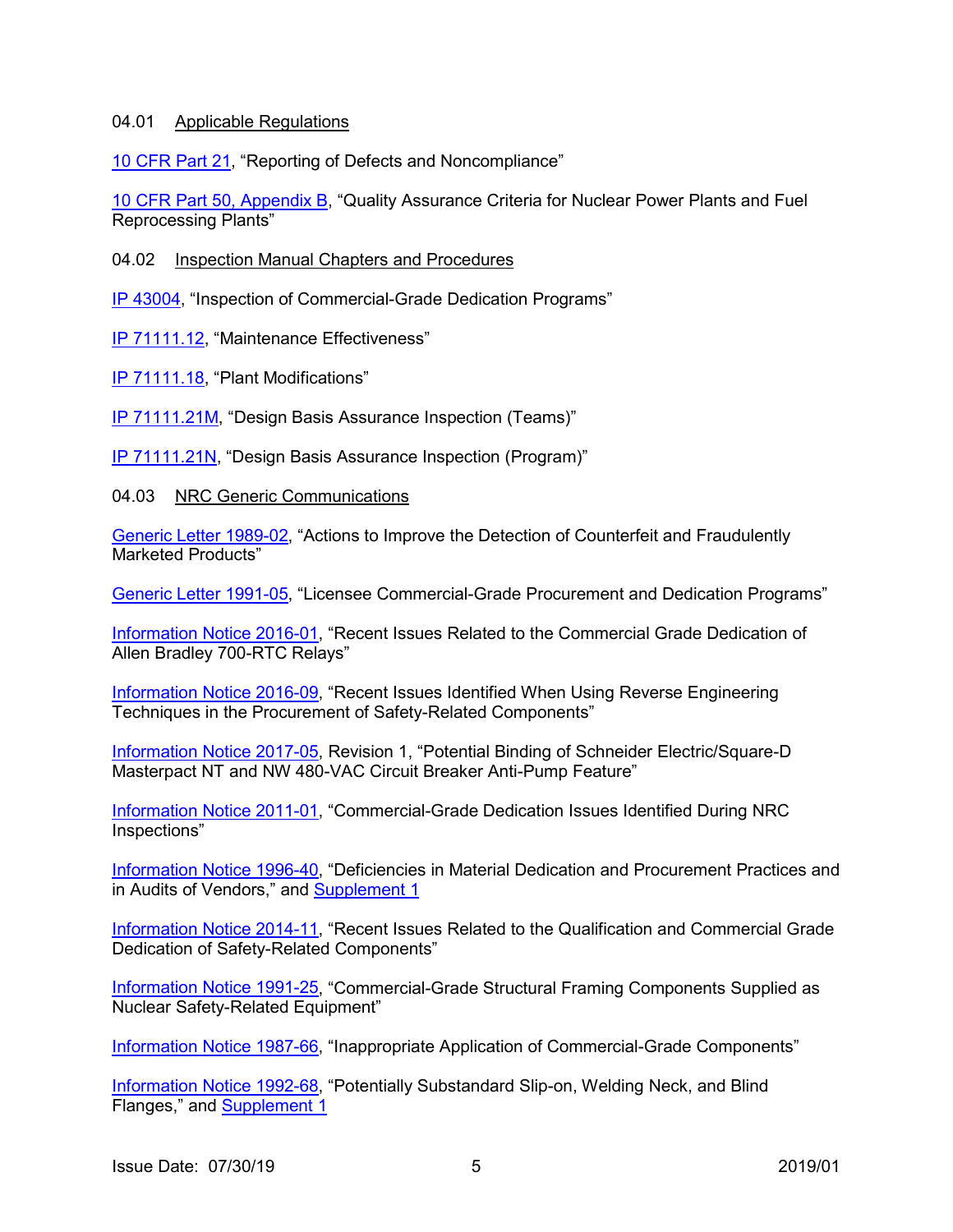#### 04.04 Examples of previous inspection findings

[Clinton](https://www.nrc.gov/docs/ML1722/ML17226A321.pdf) – In March 2017, the licensee discovered that a time delay relay in the Division 1 emergency diesel generator (EDG) room vent fan was cycling, which would have prevented the fan from starting if required. The licensee had implemented a design change in 2008 to replace obsolete relays but did not consider differences in the drop out voltages of the replacement relays. The design change that replaced the relays used an equivalency evaluation to determine the acceptability of the new relays but failed to consider the suitability of the relays for load shed and re-sequencing of the EDG Room vent fan. In the equivalency evaluation, the licensee justified using the new relay simply because it had been used to replace the obsolete relay in another application. This resulted in a White finding and associated violation of Title 10 of the Code of Federal Regulations (10 CFR) Part 50, Appendix B, Criterion III, "Design Control." Additional information is available in NRC Inspection Report 05000461/2017009, available at ADAMS Accession Number ML17226A321.

[Waterford](https://www.nrc.gov/docs/ML1735/ML17354A690.pdf) – In July 2017 during a rain and lightning event, arcing was observed on a main transformer isophase bus duct, prompting operators to manually trip the reactor. The generator trip breakers automatically opened, but the breakers for the startup transformer failed to close, resulting in the de-energization of all safety and non-safety AC buses. Both EDGs started as designed and reenergized the safety buses. Troubleshooting revealed that the failure of the automatic fast bus transfer was caused by digital relays timing out in approximately one-tenth of the expected time. These relays had been replaced as part of a design modification, but the design change procedure did not account for the relays' susceptibility to inductive kick. This resulted in a Green finding and associated violation of Technical Specification 3.8.1.1, "A.C. Sources." Additional information is available in NRC Special Inspection Report 05000382/2017011, available at ADAMS Accession Number ML17354A690.

[Brunswick](https://www.nrc.gov/docs/ML1521/ML15210A725.pdf) – In the Spring 2015 refueling outage during post-maintenance testing at Brunswick, the EDG output breaker failed to close to power its emergency bus. Subsequent troubleshooting revealed that the relays installed in the circuit contained an internal digital component that was susceptible to inductive kick. The relays were the same model and same manufacturer as the relays that had previously been installed in the circuit, but the original equipment manufacturer had changed the internal relay design. Multiple dedicating entities failed to identify the design change. The issue had been identified during a Component Design Basis Inspection by NRC inspectors at Vogtle, but the relays were never installed there and the licensee at Brunswick was not aware of the earlier issue. Several of these entities subsequently submitted 10 CFR Part 21 reports, and the NRC issued Information Notice 2016-01. This event resulted in a Green violation of Title 10 of the Code of Federal Regulations (10 CFR) Part 50, Appendix B, Criterion III, "Design Control." Additional information is available in NRC Problem Identification and Resolution Inspection Report 05000324/2015007, available at ADAMS Accession Number ML15210A725.

[Callaway](https://www.nrc.gov/docs/ML1601/ML16013A021.pdf) – While responding to a reactor trip, operators noted that the motor-driven auxiliary feedwater flow control valve did not respond to the "open" demand signals from the control room. Troubleshooting identified a failed rectifier diode bridge on a Modutronics circuit card. The card had been purchased as a reverse engineered component to replace an obsolete card, but the vendor that reverse engineered the card incorporated a rectifier with half the current carrying capacity of the original circuit card. The licensee failed to provide adequate oversight of the vendor. This event was included in NRC Information Notice 2016-09 and resulted in a Green violation of Title 10 of the Code of Federal Regulations (10 CFR) Part 50,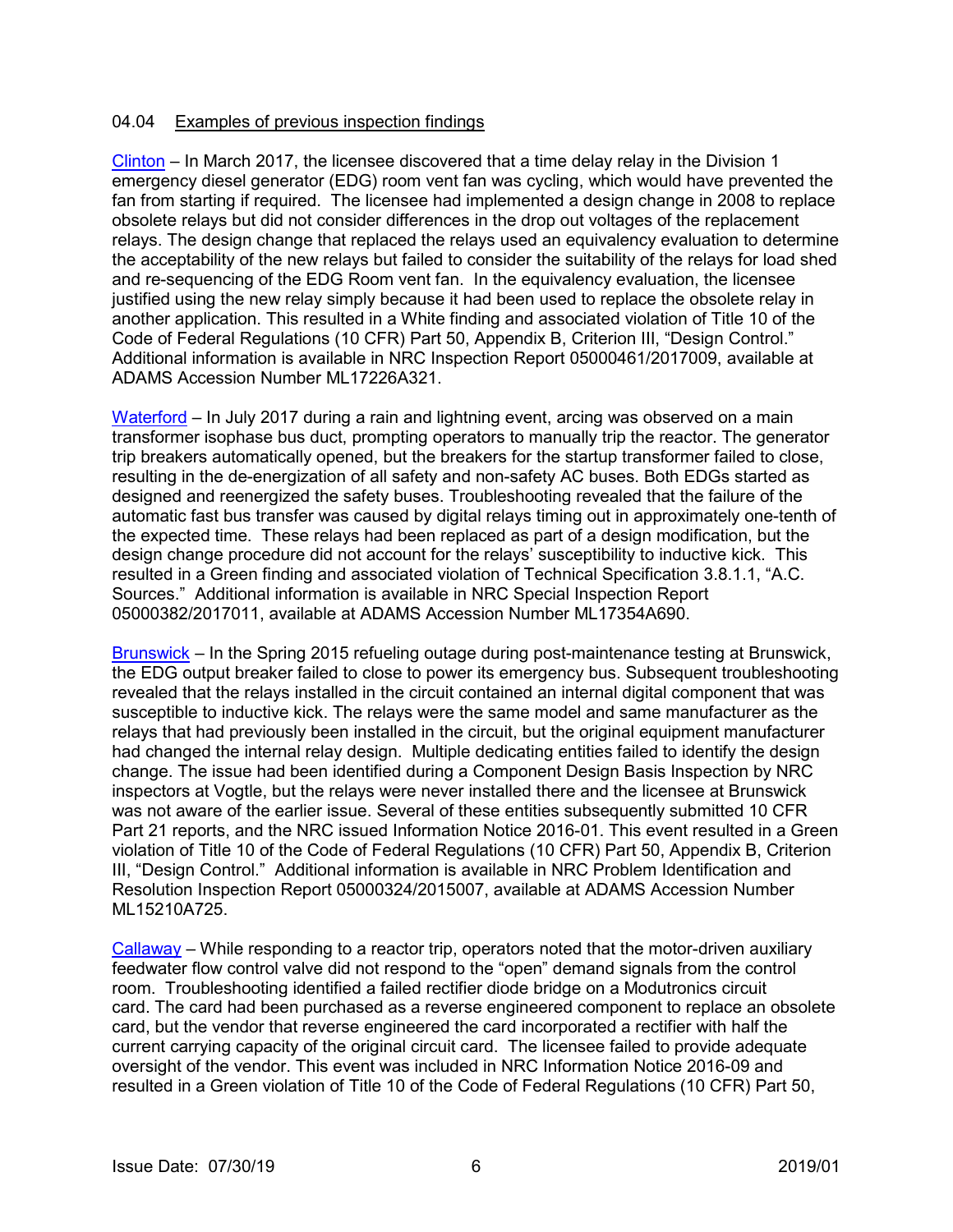Appendix B, Criterion III, "Design Control." Additional information is available in NRC Special Inspection Report 05000483/2015009, available at ADAMS Accession Number ML16013A021.

[River Bend](https://www.nrc.gov/docs/ML1604/ML16047A268.pdf) – In March 2015, during division I emergency core cooling system/loss of coolant accident (ECCS/LOCA) testing, a control building chiller failed to restart and sequence onto the emergency diesel generator. Operators attempted to start chillers on division II, but those failed to start because the air handling units were not operating due to a breaker switch linkage rod that was out of alignment. The failure of the division I chiller to sequence on the EDG was the result of a design issue with the associated Masterpact breaker. These Masterpact breakers were part of a design change to replace obsolete GE HK breakers, but the licensee failed to identify a failure mode that exists in certain scenarios where the breaker receives simultaneous open and close signals. The breaker vendor issued guidance to modify the circuitry in the breaker to preclude this failure mode. This event is described in NRC Information Notice 2017- 05 and resulted in a Green violation of Title 10 of the Code of Federal Regulations (10 CFR) Part 50, Appendix B, Criterion XVI, "Corrective Action." Additional information is available in NRC Integrated Inspection Report 05000458/2015010, available at ADAMS Accession Number ML16047A268.

[St Lucie 1](https://www.nrc.gov/docs/ML1717/ML17179A461.pdf) – In August 2016 during restart following an outage, an unexpected actuation of the Main Generator Inadvertent Energization Lockout relay caused the main generator to trip and a subsequent reactor trip. The generator lockout prevented an automatic transfer to the startup transformer and de-energized the safety buses. The EDGs started and powered the safety buses. A design modification in 2013 resulted in a wire being incorrectly removed, which resulted in the relay being energized and undetected. This event resulted in a White finding for the licensee's failure to maintain configuration control of the inadvertent energization lockout relay manual synchronization circuitry as required by licensee procedures. Additional information is available in NRC Inspection Report 05000335/2016012, available at ADAMS Accession Number ML17179A461.

#### OpESS 2019/01-05 REPORTING RESULTS/TIME CHARGES/ADDITIONAL ISSUES

If information from this OpESS is used to inform a baseline inspection sample, reference the OpESS number in the scope section of the report.

In addition, if any findings or violations are identified in conjunction with this OpESS, include a statement similar to the following in the description section of the finding write-up:

"This finding was identified in connection with a review of Operating Experience Smart Sample (OpESS) 2019/XX."

Inspection time for this OpESS is to be charged to the normal baseline procedure under which it is being used and the level of effort is expected to be within normal baseline inspection sample resource estimates.

OpESS 2019/01-06 CONTACTS

For technical support regarding the performance of this OpESS and emergent issues, contact Aaron Armstrong (NRR/DIRS/IQVB) at 301-415-8396 or [Aaron.Armstrong@nrc.gov,](mailto:Aaron.Armstrong@nrc.gov) Alfred Issa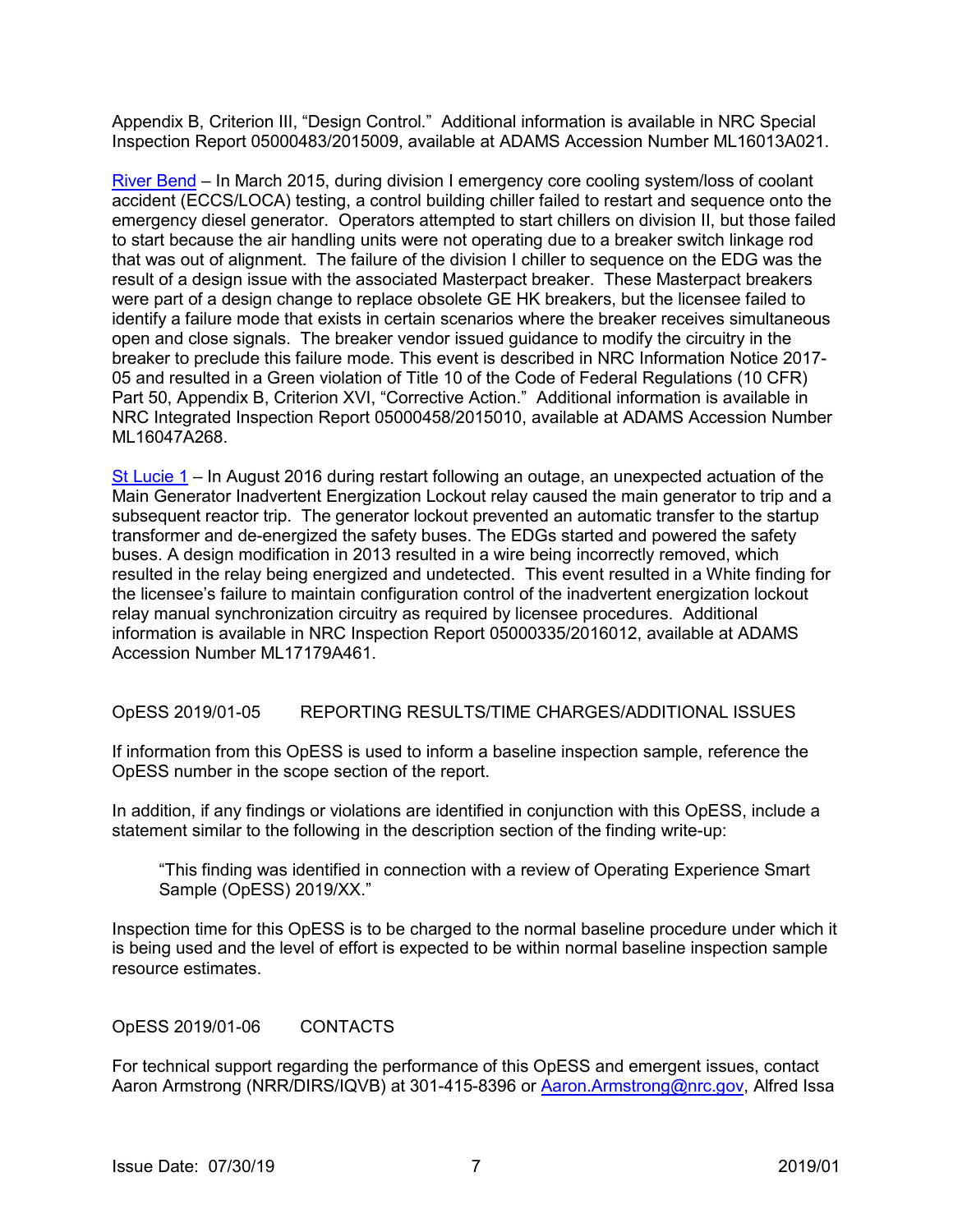(NRR/DIRS/IOEB) at 301-415-5342 or <u>Alfred.Issa@nrc.gov</u> or Rebecca Sigmon (NRR/DIRS/IOEB) at 301-415-0895 or <u>Rebecca.Sigmon@nrc.gov.</u>